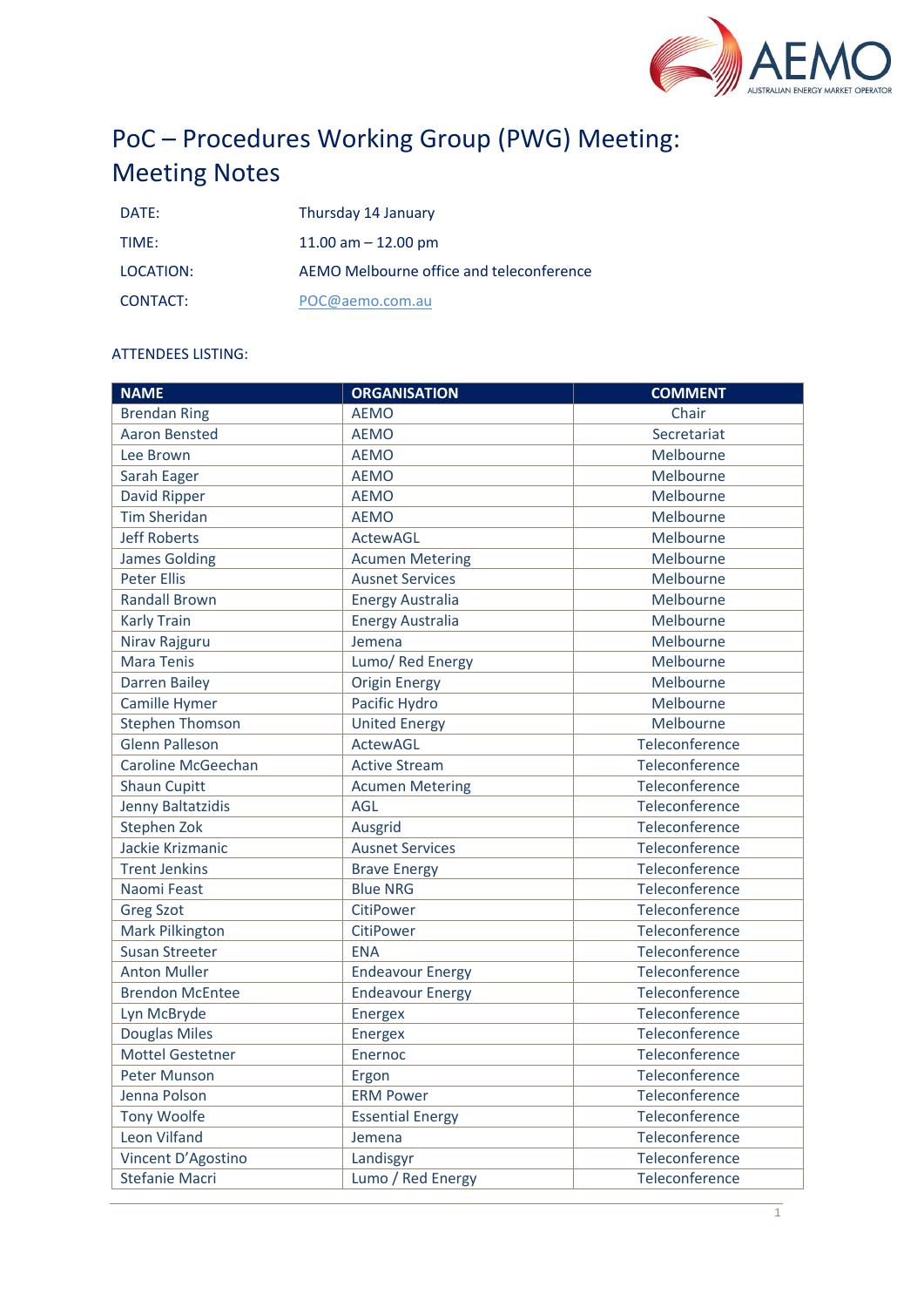| <b>Andrew Mair</b>      | M <sub>2</sub>          | <b>Teleconference</b> |
|-------------------------|-------------------------|-----------------------|
| <b>Charles Coulson</b>  | Metropolis              | Teleconference        |
| <b>Joanne Tseng</b>     | Mojo Power              | Teleconference        |
| <b>Robert LoGiudice</b> | <b>Origin Energy</b>    | Teleconference        |
| Oliver Derum            | <b>PIAC</b>             | Teleconference        |
| David Rofe              | Powercor                | Teleconference        |
| Vannasone Sihathep      | Powercor                | Teleconference        |
| Ian Wolhuter            | Powermetric             | Teleconference        |
| <b>Haiden Jones</b>     | Powershop               | Teleconference        |
| Peter Van Loon          | Powershop               | Teleconference        |
| <b>Marcus Hankey</b>    | <b>Select Solutions</b> | Teleconference        |
| <b>Krys Baker</b>       | <b>Service Works</b>    | Teleconference        |
| <b>Umesh Dutt</b>       | <b>Service Works</b>    | Teleconference        |
| Monalisa Navaria        | <b>Service Works</b>    | Teleconference        |
| Alan Love               | <b>Simply Energy</b>    | Teleconference        |
| <b>Gavin Dufty</b>      | <b>SVDP</b>             | Teleconference        |
| Ty Crowhurst            | <b>TAS Networks</b>     | Teleconference        |
| <b>Warren Brooks</b>    | <b>TAS Networks</b>     | Teleconference        |
| <b>Verity Watson</b>    | <b>United Energy</b>    | Teleconference        |
| Doug Ross               | <b>Vector AMS</b>       | Teleconference        |
| <b>Opal Russ</b>        | <b>Vector AMS</b>       | Teleconference        |
| <b>Brian Sykes</b>      | <b>Western Power</b>    | Teleconference        |
| <b>Adam Spink</b>       | Wipro                   | Teleconference        |
| Krishna Mandalika       | Wipro                   | Teleconference        |

# **Red text highlights action items.**

and the state of

The following notes are a summary of the conversation that took place with reference to the slides within the presentation: *POC – Procedures Working Group (PWG) Industry Meeting - 14 January 2016*

# *Meter Replacement Process (MRP) Rule Change*

- AEMO noted this rule change is currently at draft determination stage with the final determination not expected until March 2016. There are potential changes to procedures, in addition to those already being amended as part of Metering Competition (MC) and Embedded Networks (EN).
- Upon the release of the final determination, AEMO will assess the impact to procedures and if necessary, will incorporate changes for MRP into the topics for discussion at the pre-consultation workshops.

# *Review of Objection Codes in MSATS*

 AEMO noted the COAG Energy Council had requested AEMO to review objection codes and MSATS procedures. This review will take place simultaneously with the procedure changes for MC and EN with AEMO to discuss the outcomes of the objection code review at the pre-consultation workshops.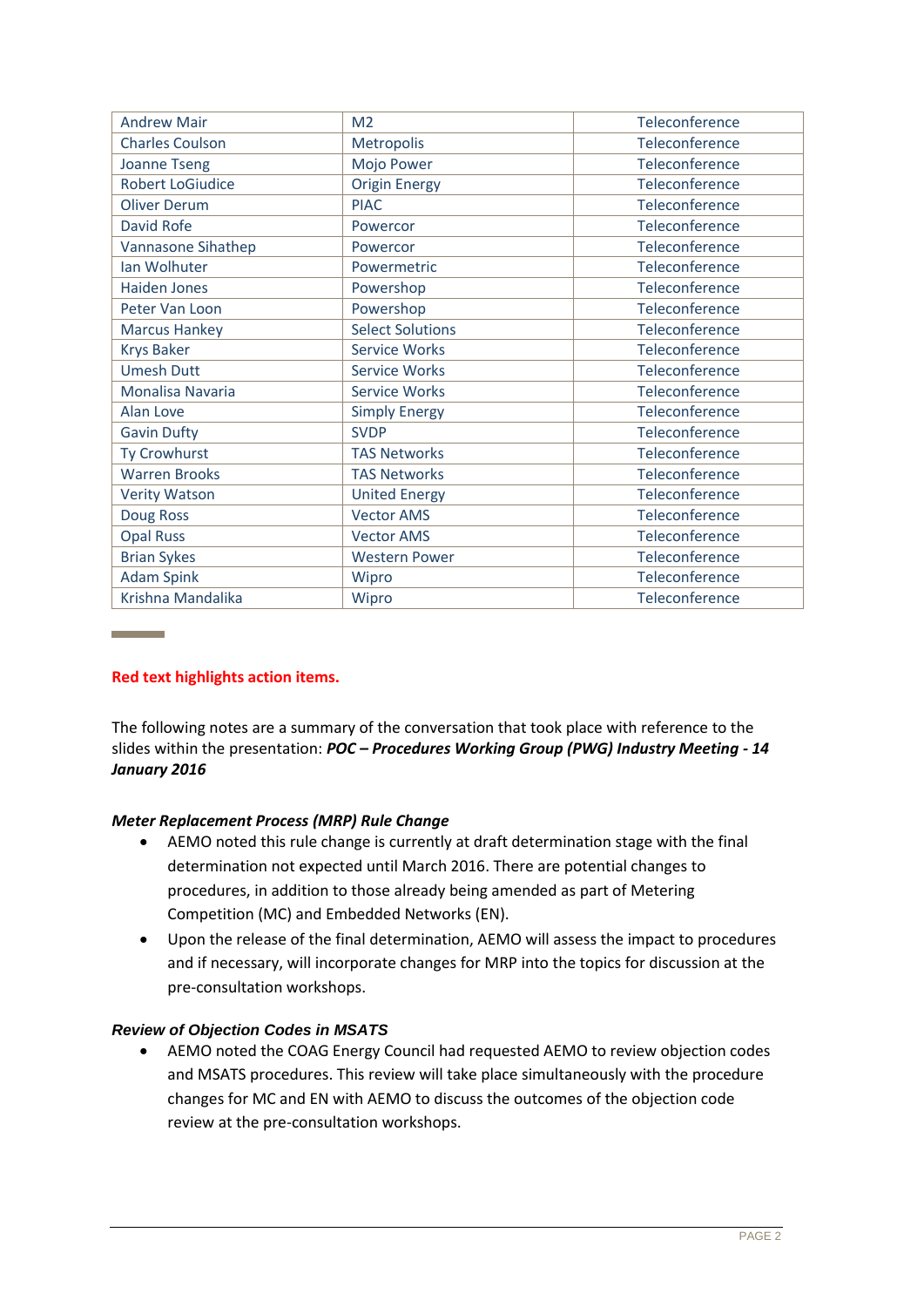#### *Procedure Framework*

- AEMO outlined its proposed changes to the procedures framework which will involve consolidating, streamlining and removing any outdated, irrelevant or duplicated provisions in existing procedure documentation.
- AEMO indicated that the content of procedures must be accurate and the format/ structure needs to be compliant. At the commencement of formal consultation, AEMO will release documentation specifying the amendments made to the procedures under the new framework. This will include the rationale for any changes that are proposed for consultation and mapping of documents and provisions under the old and new procedure frameworks.
- Participants queried how the framework changes will relate to B2B Procedures. AEMO indicated that there is the potential for definitions in the B2B Procedures to be included in the new Glossary document. This could simplify the existing set of B2B procedures, but that B2B procedures are the responsibility of the Information Exchange Committee (IEC).
- AEMO will provide an overview of the approach to the AEMO procedure framework to the IEC at the upcoming IEC strategy day.
- AEMO indicated that formal consultation will commence on 22 April 2016 in accordance with the prescribed consultation process and timelines under the NER.

#### *Workshop Participation*

- Based from participant feedback received at the December workshop, AEMO indicated the format of future workshops will be focused on specific themes/ topics. Discussions will be on technical/ procedural matters and will not be information or training sessions based on material already published in the final rule determinations.
- Participants queried the role of representatives at future workshops indicating that only Subject Matter Experts (SMEs) should attend, with participation limited to only 1 person per organisation (where applicable).
- Participants queried whether other working groups could be utilised, i.e. Meter Provider (MP) and Meter Data Provider (MDP) working groups.
- AEMO confirmed that working groups would be open to all interested parties, whilst strongly recommending that representatives attending should have appropriate expertise to provide input into the process. AEMO accepted the suggestion that specific development of technical matters could be considered at the MP and MDP forums, both of which are being scheduled prior to 22 April.
- Participants queried the timeliness of producing agendas and workshop materials 10 days before the scheduled date allowing for review and provide in the workshop valuable input on matters. Further to this ensuring the workshops have smaller attendance to appropriately facilitate for effective outcomes in relation to the rules.
- AEMO acknowledged the open nature of attendance for working groups/ forums and the time criticality of producing the materials in a timely manner that having a smaller attendance for the workshops will be critical for completing the required work. Further this it was noted that businesses need to coordinate adequate representatives attend the working groups. It is possible that at times AEMO will not meet the timelines set of producing specified agendas and meeting papers.
- AEMO also informed Industry there may be a requirement to hold ad-hoc teleconferences on a particular matter outside of the workshop schedule.

#### *Workshop Discussion Topics*

 AEMO indicated that the next workshop is scheduled for 3 and 4 February 2016. AEMO will assess at that meeting whether 2 day workshops are necessary and productive,